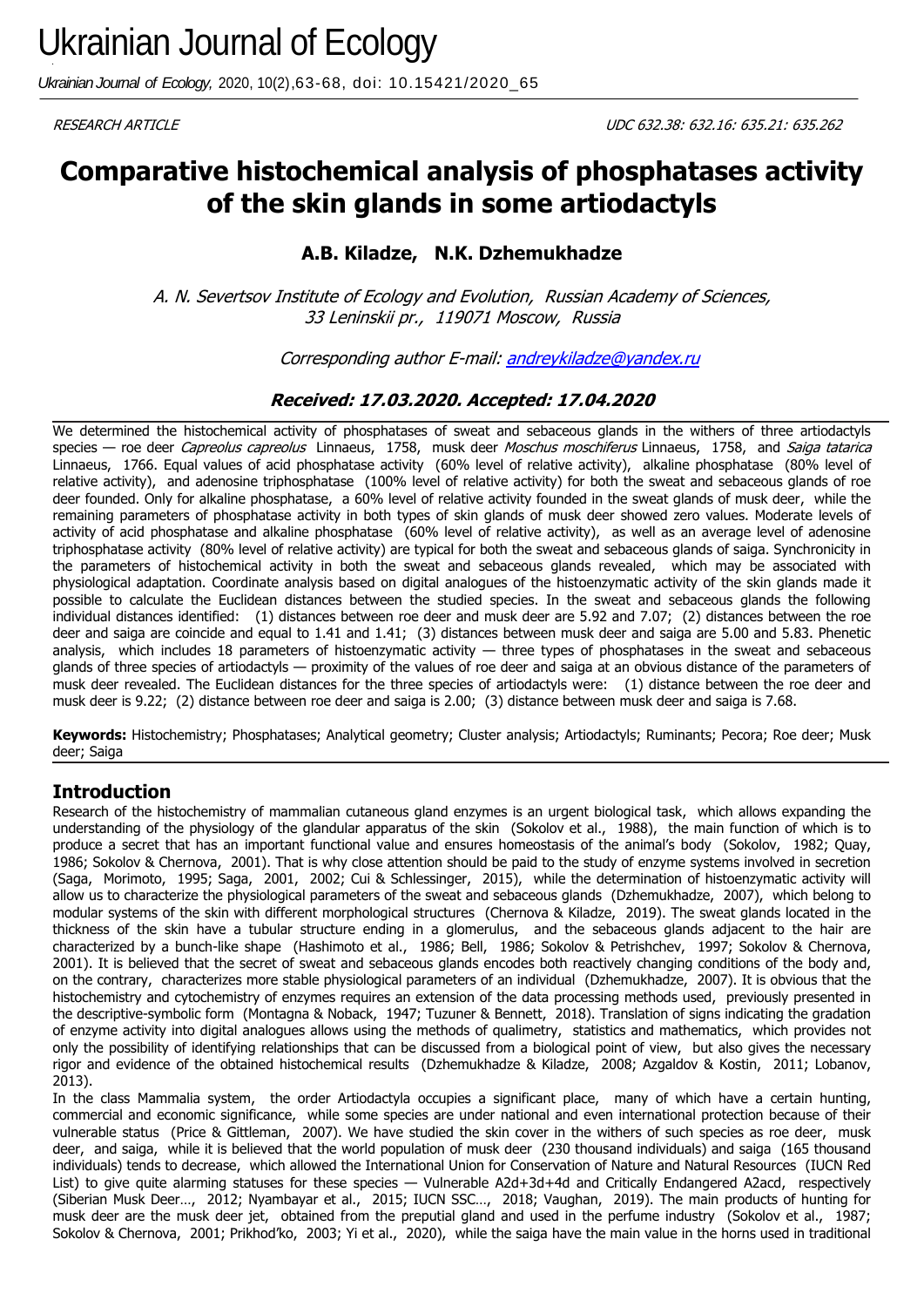Chinese medicine (Vaughan, 2019; Doughty et al., 2019). Against this background, the global roe deer population is quite large (15 million individuals), which allows for quite active hunting and commercial activities (Lovari et al., 2016), however, in this case, environmental management of the population of these artiodactyls is also required (Marcon et al., 2019), even with the current favorable status (Least Concern). Hunting for roe deer is carried out because of the meat fraction, skins that go to suede production, as well as trophy horns (Spiers, 1973; Weiner, 1973; Kuznetsov, 2005; Khludeev & Gordienko, 2008).

The purpose of this work is to research the histoenzymatic activity of the sweat and sebaceous glands of three representatives of the order Artiodactyla, belonging to the suborder Ruminantia and the infraorder Pecora, however, and the studied species are representatives of three different families, namely: (i) family Cervidae includes the roe deer Capreolus capreolus Linnaeus, 1758, (ii) family Moschidae includes the musk deer *Moschus moschiferus* Linnaeus, 1758, and (iii) family Bovidae includes the saiga Saiga tatarica Linnaeus, 1766 (Pavlinov & Khlyap, 2012).

On the one hand, this circumstance in a certain way will show the species variability of histoenzymatic activity, and on the other hand, will allow to compare the obtained data with each other due to the taxonomic affinity of species using a qualimetric scale (Azgaldov et al., 2015; Rozhkov, 2018), a three-dimensional coordinate system (Aljohani, 2016), and also cluster analysis methods (Gower, 1967), which are based on the phenetic parameters of enzyme activity of the skin glands. Previously, these methods we tested on the example of rodents (Kiladze & Dzhemukhadze, 2019, 2020) which makes them universal for the analysis of various groups of animals.

# **Materials and Methods**

Following species of artiodactyls selected as the object of the research (harvest wildlife locations are indicated in brackets): (1) roe deer C. capreolus (Belarus), (2) musk deer M. moschiferus (Eastern Siberia, Russia), and (3) saiga S. tatarica (Kazakhstan), belonging to the same sex (males), age (adult mature individuals) and hunting season (November-December). For histochemical analysis, sweat and sebaceous glands of the skin from the withers researched. Three skin samples  $(1 \times 1$  cm) obtained from each individual in 10% neutral formalin solution for up to 24 hours in the cold fixed. The thickness of the frozen ―floating‖ slides was 15 μm (Pears, 1960; Barca & Anderson, 1963). Histochemical reactions to acid phosphatase (ACP), alkaline phosphatase (ALP), and adenosine triphosphatase (ATPase) performed according to Gomori and Burstone (Gomori, 1952; Burstone, 1962). The microscopic examination of the histological slides carried out using a Carl Zeiss microscope (manufacturer VEB Carl Zeiss Jena, Germany).

Digital data processing involves the creation of a qualimetric scale of enzyme activity. In this regard, the ranking of the activity of skin gland enzymes carried out with a sign, digital and relative representation of the results, namely:  $-$  /0 points /0%  $-$  traces or absence of activity; − (+) /1 point / 20% — indistinct activity; + (−) /2 points /40% — low activity; + / points /60% — moderate activity;  $++$  /4 points /80%  $-$  average activity;  $++$  /5 points /100%  $-$  high activity (Kiladze & Dzhemukhadze, 2019, 2020). The relative characteristic of enzyme activity is defined as the ratio of actual activity to maximum activity, with the result expressed as a percentage (Kiladze & Dzhemukhadze, 2013).

Digital analogues of the histochemical activity of the sweat and sebaceous glands of roe deer, musk deer and saiga presented in the form of coordinates in three-dimensional space, where the activity of ACP plotted on the x-axis, ALP plotted on the y-axis, ATPase plotted on the z-axis (Kiladze & Dzhemukhadze, 2019, 2020). Three-dimensional graphs created using the program "CPM 3D Plotter", available at [https: //technology.cpm.org/general/3dgraph/.](https://technology.cpm.org/general/3dgraph/)

Euclidean distances for the histochemical parameters of sweat and sebaceous glands determined between roe deer (A) and musk deer (B), roe deer (A) and saiga (B), and musk deer (A) and saiga (B), while the distances (d) determined as follows way:

$$
d = \sqrt{(B_{ACP} - A_{ACP})^2 + (B_{ALP} - A_{ALP})^2 + (B_{ATPase} - A_{ATPase})^2}
$$

The automated calculation of distances (d) performed using the site: [http: //www.mathsolution.ru/math-task/lp-dist-2points.](http://www.mathsolution.ru/math-task/lp-dist-2points) For the phenetic constructions, the initial data were digital analogs of the activity of three types of phosphatases for two types of glands from three types of artiodactyls, that is, 18 histochemical parameters that were subjected to clustering by Ward's method using the computer program "STATISTICA 10" (StatSoft, USA).

## **Results**

Given the environmental relevance of the research objects, as well as their significant commercial potential, great importance is given to the research of general biological patterns of artiodactyls, which can include features of the functioning of the skin glands, the physiological aspects of which are largely related to enzyme systems.

Histoenzymatic analysis of the sweat and sebaceous glands of the skin of the withers of roe deer, musk deer, and saiga suggests the identification of gradations of activity of the three types of phosphatases, shown both in sign form and in the form of digital analogues (Table 1), determined by the qualimetric scale.

**Table 1.** Histoenzymatic activity of phosphatases of cutaneous glands in the withers of the studied artiodactyls.

| <b>Type of phosphatase</b>          | Roe deer<br>C. capreolus |                            | Musk deer<br>M. <i>moschiferus</i> |                            | Saiga<br>S. tatarica   |                            |
|-------------------------------------|--------------------------|----------------------------|------------------------------------|----------------------------|------------------------|----------------------------|
|                                     | <b>Sweat</b><br>glands   | <b>Sebaceous</b><br>glands | <b>Sweat</b><br>glands             | <b>Sebaceous</b><br>glands | <b>Sweat</b><br>glands | <b>Sebaceous</b><br>glands |
| Acid phosphatase, points            | $+/3$                    | $+ / 3$                    | $-10$                              | $- / 0$                    | $+ / 3$                | $+ / 3$                    |
| Alkaline phosphatase,<br>points     | $++/4$                   | $++/4$                     | $+/3$                              | $-10$                      | $+/3$                  | $+/3$                      |
| Adenosine triphosphatase,<br>points | $+++/5$                  | $+++/5$                    | $-10$                              | $-10$                      | $++/4$                 | $++/4$                     |

Analyzing the above results, we can indicate that the same activity levels of ACP, ALP, and ATPase of roe deer for both sweat and sebaceous glands founded. For ACP, a 60% level of the relative manifestation of the enzyme is characteristic, for ALP  $-$  80%, for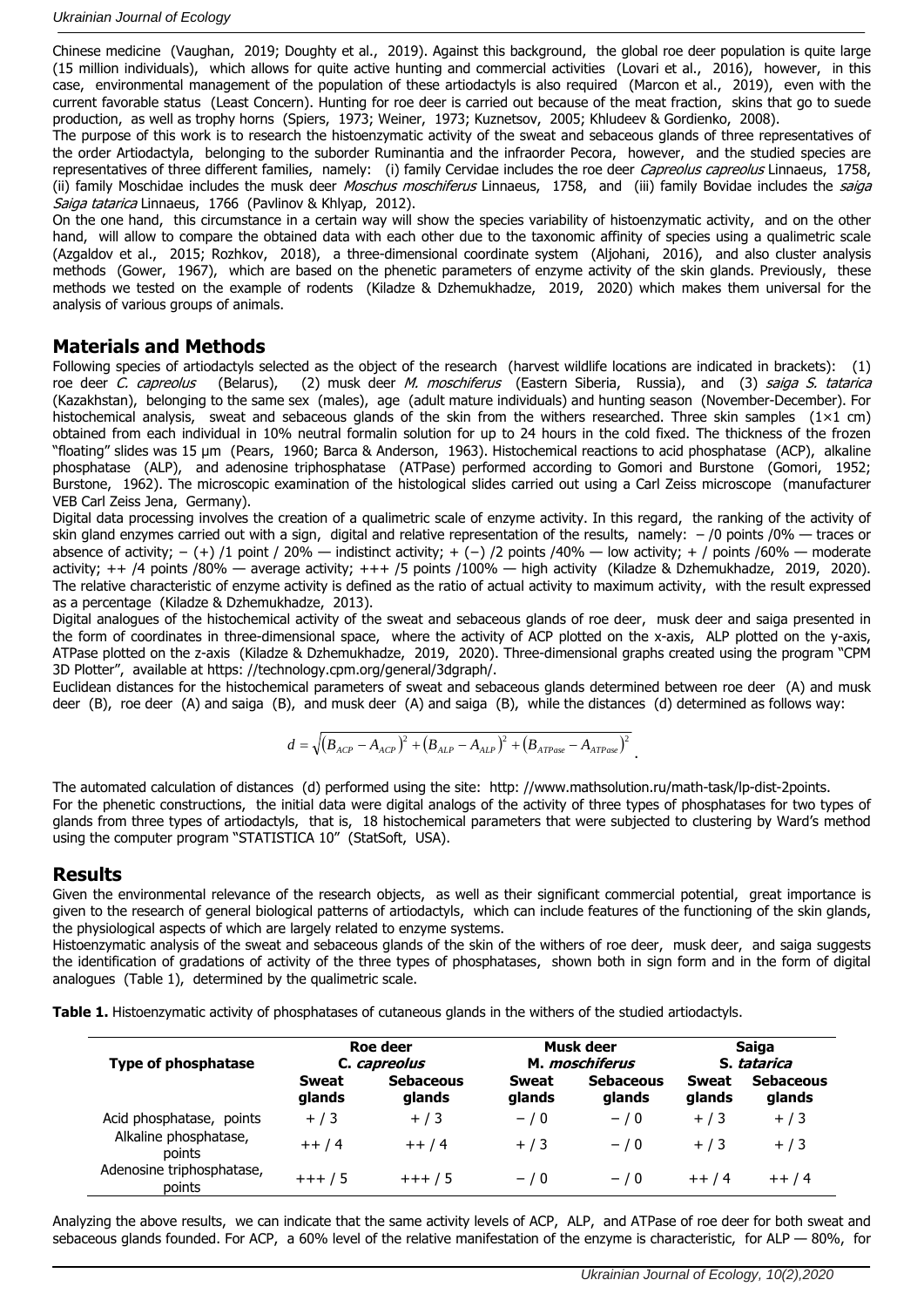ATPase —100%. Musk deer is characterized by a minimal level of activity for all types of phosphatases in both sweat and sebaceous glands. The results obtained indicate only the presence of traces or the absence of an enzyme in the cells of the skin glands. A moderate level of activity was detected only for ALP in the sweat glands, which suggests a 60% relative character.

Moderate level of activity only for ALP in the sweat glands detected, which suggests a 60% relative nature of the histoenzymatic manifestations on the preparations. Moderate and average levels of ACP, ALP and ATPase are typical for the sweat and sebaceous glands of saiga, while the maximum level of enzyme expression in the preparations not detected. If ACP and ALP have a 60% relative value, then for ATPase it reaches 80% level.

Taking into account the key importance of phosphatases in the process of secretion, we modeled three-dimensional phosphatase spaces, where the values of the activity of ACP, ALP, and ATPase founded as coordinates, both in the sweat (Figure 1a) and in the sebaceous (Figure 1b) glands of roe deer, musk deer and saiga. Interpretation of the enzymes activity in the form of coordinates made it possible to calculate the Euclidean distance between the studied animal species, thereby showing the degree of proximity of the phosphatase activity for two types of glands of the skin (Table 2).



#### (b)

**Figure 1.** The activity of ACP (+x), ALP (+y), and ATPase (+z) of the sweat (a) and sebaceous (b) glands of the skin of the roe deer C. capreolus, musk deer M. moschiferus, and saiga S. tatarica in three-dimensional space.

**Table 2.** Interspecific distances of histoenzymatic activity of phosphatases of sweat and sebaceous glands in the withers area of the studied artiodactyls.

| <b>Pairwise comparison of species</b> | Sweat glands | Sebaceous glands |  |
|---------------------------------------|--------------|------------------|--|
| Roe deer – Musk deer                  | $d = 5.92$   | $d = 7.07$       |  |
| Roe deer $-$ Saiga                    | $d = 1.41$   | $d = 1.41$       |  |
| Musk deer – Saiga                     | $d = 5.00$   | $d = 5.83$       |  |
|                                       |              |                  |  |

Individual values of the activity distances of the three types of phosphatases indicate that both the sweat and sebaceous glands of the musk deer parameters are sharply different from the values of the activity of roe deer and saiga. The maximum distance is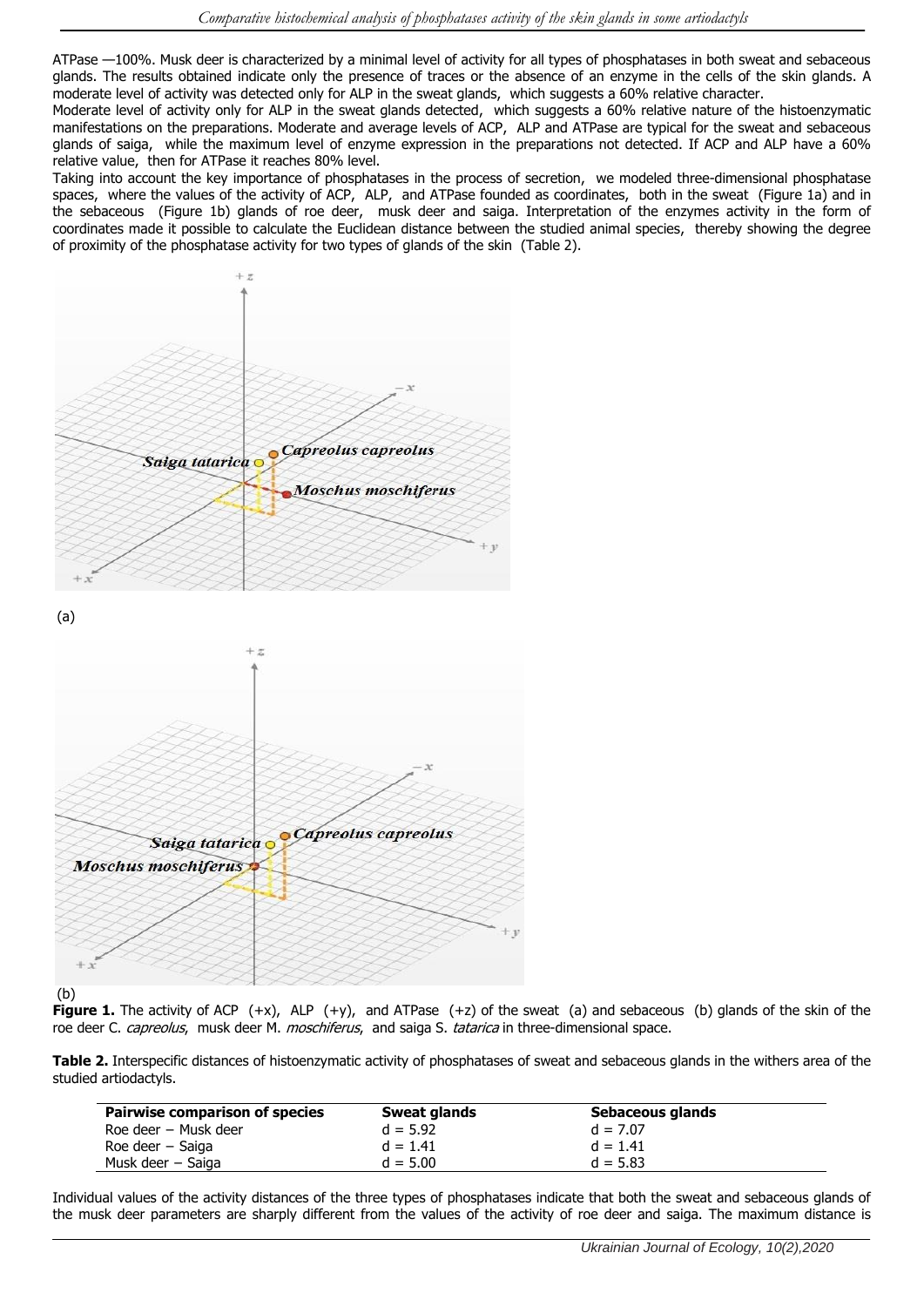typical for sweat and sebaceous glands between the roe deer and musk deer, and the minimum distance that coincides for both types of glands is registered between roe deer and saiga. The distance values between musk deer and saiga are intermediate. In support of the found regularities, a cluster analysis of the data performed, which can be considered as an assessment of the phenetic similarity of the phosphatase activity of three artiodactyl species (Figure 2).



Figure 2. Phenogram of histoenzymatic activity of sweat and sebaceous glands of the skin of the roe deer C. *capreolus*, musk deer M. *moschiferus* and *saiga* S. tatarica.

The given phenogram, as well as the Euclidean distances shown in Table 3, indicate a significant distance between the parameters of the activity of musk deer phosphatases and the activity values of the enzymes of the roe deer and saiga skin glands, which are combined into a common cluster.

**Table 3.** Interspecific distances of histoenzymatic activity of phosphatases of skin glands in the withers area of the studied artiodactyls.

| Euclidean distances   | C. capreolus | M. <i>moschiferus</i> | S. tatarica |  |
|-----------------------|--------------|-----------------------|-------------|--|
| C. <i>capreolus</i>   | 0.00         | 9.22                  | 2.00        |  |
| M. <i>moschiferus</i> | 9.22         | 0.00                  | 7.68        |  |
| S. tatarica           | 2.00         | 7.68                  | 0.00        |  |

# **Discussion**

Turning to the discussion of the results, it is important to indicate that the withers area of the three artiodactyl species can be considered as a model topographic area, characterized by a typical and stable level of functional activity of the skin glands (Sokolov & Petrishchev, 1997). Obviously, the revealed histochemical differences in the three representatives of artiodactyls are determined by species characteristics, as well as lifecycle and habitat (Burbaitė & Csányi, 2009; Wang et al., 2015; Slaght et al., 2019). In addition, attention is drawn to the synchronicity in the histoenzymatic characteristics for the two types of glands, which may indicate a similar intensity of secretion. Perhaps these levels of enzymatic activity in the sweat and sebaceous glands can be explained by the necessary physiological adaptation (Taylor, 1986; Gagnon et al., 2012). Qualimetric data processing allowed us to calculate the relative level of histoenzymatic activity from the maximum possible value, which made it possible to obtain information expressed as a percentage (Kiladze & Dzhemukhadze, 2013). The construction of phosphatase fields and drawing coordinates on them, which are digital analogues of the activity of ACP, ALP, and ATPase revealed a factorial effect of the type of skin glands on the enzymatic activity characteristic of the studied artiodactyl species.

Interpretation of histoenzymatic activity in the form of coordinates allowed using the Euclidean metric to calculate the distance between three species of animals for two types of glands. The results indicated that there are significant distances between the phosphatase activity of artiodactyls, since the values of musk deer are diametrically opposite to the level of activity of roe deer and saiga. These distances confirmed by cluster analysis, indicating similar trends in the phenetic parameters used. If compared the results with the taxonomic hierarchy of infraorder Pecora, we can fix the discrepancy, since the more closely related families are Cervidae, including roe deer, and Moschidae, including musk deer, while they somewhat distanced from Bovidae, which include the saiga (Pavlinov & Khlyap, 2012). It is obvious that the obtained results on the histochemistry of the cutaneous glands of three artiodactyl species should be considered only as an additional criterion for the species.

# **Conclusion**

Thus, the final results can be formulated as the following theses: (1) species-specific parameters of the activity of ACP, ALP, and ATPase in the sweat and sebaceous glands of roe deer, musk deer, and saiga determined; (2) synchronicity of the histochemical activity of sweat and sebaceous glands in the withers area for the studied artiodactyl species revealed, which is possibly due to functional adaptation; (3) shows a significant distance in the histoenzymatic parameters of the activity of the skin glands of musk deer in comparison with roe deer and saiga, which was demonstrated both in coordinate space and using cluster analysis. We believe that the data obtained using modern methods of qualimetric and biometric processing may be of interest for further comparative biological researches in the field of histochemistry and morphology of the skin glands of other mammalian groups.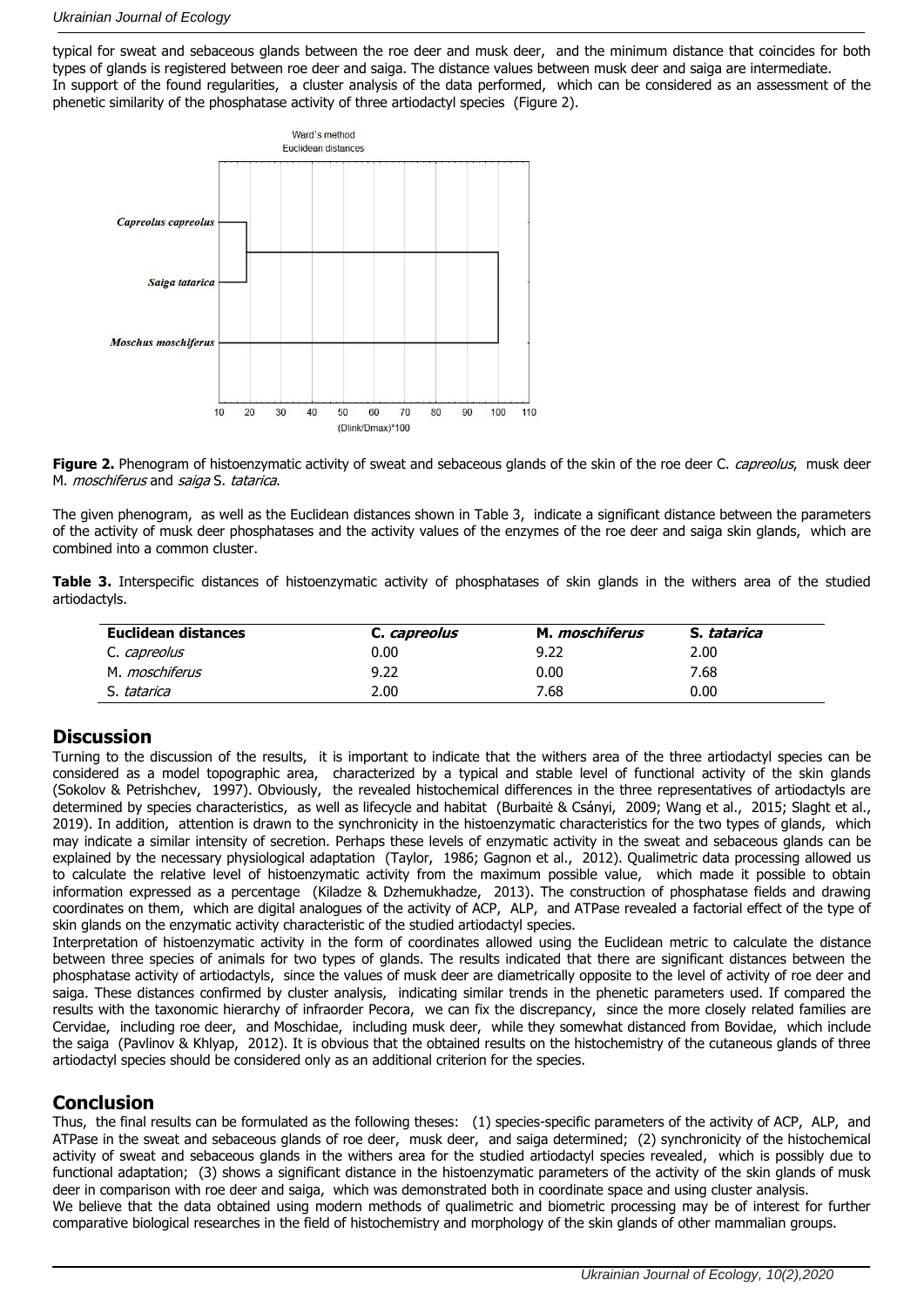### **References**

Aljohani, S. (2016). Analytic Geometry of Three Dimensions. International Journal of Scientific and Engineering Research, 7 (4), 185−186.

Azgaldov, G., & Kostin, A. (2011). Applied qualimetry: its origins, errors and misconceptions. Benchmarking: An International Journal, 18 (3), 428–444. [https: //doi.org/10.1108/14635771111137796](https://doi.org/10.1108/14635771111137796)

Azgaldov, G. G., Kostin, A. V., & Padilla Omiste, A. E. (2015). The ABC of Qualimetry: The toolkit for measuring immeasurable / interpreter E. Azgaldov. Ridero, Yekaterinburg.

Barca, T., & Anderson, P. (1963). Histochemistry. Theory, Practice and Bibliography. Evanston, New York.

Bell, M. (1986). Sebaceous Glands. In: Bereiter-Hahn, J., Matoltsy, A. G., & Richards, K. S. (eds). Biology of the Integument. Springer, Berlin, Heidelberg, 318−338. [https: //doi.org/10.1007/978-3-662-00989-5\\_18](https://doi.org/10.1007/978-3-662-00989-5_18)

Burbaitė, L., & Csányi, S. (2009). Roe deer population and harvest changes in Europe. Estonian Journal of Ecology, 58 (3), 169−180. DOI: 10.3176/eco.2009.3.02

Burstone, M. S. (1962). Enzyme Histochemistry and Its Application in the Study of Neoplasms. Academic Press, New York.

Chernova, O. F., & Kiladze, A. B. (2019). Heterochrony as the basis for inter- and intraspecific diversity of skin in vertebrates. Biology Bulletin Reviews, 9 (2), 174–189. [https: //doi.org/10.1134/S207908641902004X](https://doi.org/10.1134/S207908641902004X)

Cui, C.‐Y., & Schlessinger, D. (2015). Eccrine sweat gland development and sweat secretion. Experimental Dermatology, 24 (9), 644−650. doi: 10.1111/exd.12773

Doughty, H., Verissimo, D., Tan, R. C. Q., Lee, J. S. H., Carrasco, L. R., Oliver, K., & Milner-Gulland, E. J. (2019). Saiga horn user characteristics, motivations, and purchasing behaviour in Singapore. PLoS ONE, 14 (9): e0222038. https: [//doi.org/10.1371/journal. pone.0222038](https://doi.org/10.1371/journal.%20pone.0222038)

Dzhemukhadze, N. K. (2007). The dependence of interspecific differences in the histoenzymatic parameters of skin glands between Norway (Rattus norvegicus) and black (Rattus rattus) rats on their social behavior. Doklady Biological Sciences, 416 (1), 368–370. doi: 10.1134/S0012496607050122

Dzhemukhadze, N. K., & Kiladze, A. B. (2008). Comparison of the activity of some phosphatases in the midventral gland and nonspecific sebaceous glands of the neck in the Campbell hamster (Phodopus campbelli). Doklady Biological Sciences, 423 (1), 447–449. doi: 10.1134/S0012496608060239

Gagnon, D., Ganio, M. S., Lucas, R. A., Pearson J., Crandall C. G., Kenny G. P. (2012). Modified iodine-paper technique for the standardized determination of sweat gland activation. J Appl Physiol, 112, 1419–1425. doi: 10.1152/japplphysiol.01508.2011 Gomori, G. (1952). Microscopic Histochemistry: Principles and Practice. University of Chicago Press, Chicago.

Gower, J. C. (1967). A Comparison of Some Methods of Cluster Analysis. Biometrics, 23 (4), 623–637. DOI: 10.2307/2528417

Hashimoto, K., Hori, K., & Aso, M. (1986). Sweat Glands. In: Bereiter-Hahn, J., Matoltsy, A. G., & Richards, K. S. (eds). Biology of the Integument. Springer, Berlin, Heidelberg, 339−356. [https: //doi.org/10.1007/978-3-662-00989-5\\_19](https://doi.org/10.1007/978-3-662-00989-5_19)

IUCN SSC Antelope Specialist Group (2018). Saiga tatarica. The IUCN Red List of Threatened Species 2018: e.T19832A50194357. [http: //dx.doi.org/10.2305/IUCN.UK.2018-2.RLTS.T19832A50194357.en.](http://dx.doi.org/10.2305/IUCN.UK.2018-2.RLTS.T19832A50194357.en) Downloaded on 07 January 2020.

Khludeev, K. D., & Gordienko, I. M. (2008). Tovarovedenie i ekspertiza kozhevennogo syriya [Commodity Research and Examination of Raw Hides and Skins]. Koloss, Moscow. (in Russian).

Kiladze, A. B., & Dzhemukhadze, N. K. (2013). Kvalimetriya v gistohimii fermentov (na primere kozhnyh zhelez mlekopitayushchih) [Qualimetry in the histochemistry of enzymes in mammalian skin glands]. Infra-Inzheneriya, Moscow. (in Russian).

Kiladze, A. B., & Dzhemukhadze, N. K. (2019). Evaluation of sexual dimorphism of histochemical activity of phosphatases of the plantar glands of Norway rats (Rattus norvegicus). Biosystems Diversity, 27 (1), 39-42. doi: 10.15421/011906

Kiladze, A. B., & Dzhemukhadze, N. K. (2020). Biokvalimetricheskij analiz aktivnosti fosfataz zhelez kozhnogo pokrova seryh i chernyh krys [Bioqualimetric study of the phosphatases activity of skin glands of Norway rats and black rats]. Institute of Computer Science, Moscow, Izhevsk, (In Russian).

Kuznetsov, B. A. (2005). Tovarovedenie vtorostepennyh vidov životnogo syriya [Commodity studies of secondary types of animal raw materials]. Aquarium-Print Ltd., Moscow. (in Russian).

Lobanov, A. S. (2013). The basic concepts of qualimetry. Scientific and Technical Information Processing, 40, 72–82. [https:](https://doi.org/10.3103/S0147688213020044)  [//doi.org/10.3103/S0147688213020044](https://doi.org/10.3103/S0147688213020044)

Lovari, S., Herrero, J., Masseti, M., Ambarli, H., Lorenzini, R., & Giannatos, G. (2016). Capreolus capreolus. The IUCN Red List of Threatened Species 2016: e.T42395A22161386. [http: //dx.doi.org/10.2305/IUCN.UK.2016-](http://dx.doi.org/10.2305/IUCN.UK.2016-1.RLTS.T42395A22161386.en) [1.RLTS.T42395A22161386.en.](http://dx.doi.org/10.2305/IUCN.UK.2016-1.RLTS.T42395A22161386.en) Downloaded on 07 January 2020.

Marcon, A., Battocchio, D., Apollonio, M., & Grignolio, S. (2019) Assessing precision and requirements of three methods to estimate roe deer density. PLoS ONE, 14 (10), e0222349. https: // doi.org/10.1371/journal.pone.0222349

Montagna, W., & Noback, C. R. (1947). Histochemical observations on the sebaceous glands of the rat. American Journal of Anatomy, 81, 39−61. doi: [10.1002/aja.1000810103](https://doi.org/10.1002/aja.1000810103)

Nyambayar, B., Mix, H., & Tsytsulina, K. (2015). Moschus moschiferus. The IUCN Red List of Threatened Species 2015: e.T13897A61977573. [http: //dx.doi.org/10.2305/IUCN.UK.2015-2.RLTS.T13897A61977573.en.](http://dx.doi.org/10.2305/IUCN.UK.2015-2.RLTS.T13897A61977573.en) Downloaded on 07 January 2020.

Pavlinov, I. Ya., & Khlyap, L. A. (2012). Order Artiodactyla. Pavlinov, I. Ya., & Lissovsky, A. A. (Eds.). The mammals of the Russia: A taxonomic and Geographic Reference (Archive of the Zoological Museum of MSU. Vol. 52). KMK Sci Press, Moscow, 429–473.

Pears, A. G. E. (1960). Histochemistry: Theoretical and Applied. 2nd ed. J. and A. Churchill Ltd., London.

Price, S. A., & Gittleman, J. L. (2007). Hunting to extinction: biology and regional economy influence extinction risk and the impact of hunting in artiodactyls. Proceedings of the Royal Society B: Biological Sciences, 274 (1620), 1845–1851. [http:](http://doi.org/10.1098/rspb.2007.0505)  [//doi.org/10.1098/rspb.2007.0505](http://doi.org/10.1098/rspb.2007.0505)

Prikhod'ko, V. I. (2003). Kabarga: proiskhozhdenie, sistematika, ekologiya, povedenie i kommunikatsiya [Musk Deer: Origin, Taxonomy, Ecology, Behavior, and Communication]. GEOS, Moscow. (in Russian).

Quay, W. B. (1986). Scent Glands. In: Bereiter-Hahn, J., Matoltsy, A. G., & Richards, K. S. (eds) Biology of the Integument. Springer, Berlin, Heidelberg, 357−373. [https: //doi.org/10.1007/978-3-662-00989-5\\_20](https://doi.org/10.1007/978-3-662-00989-5_20)